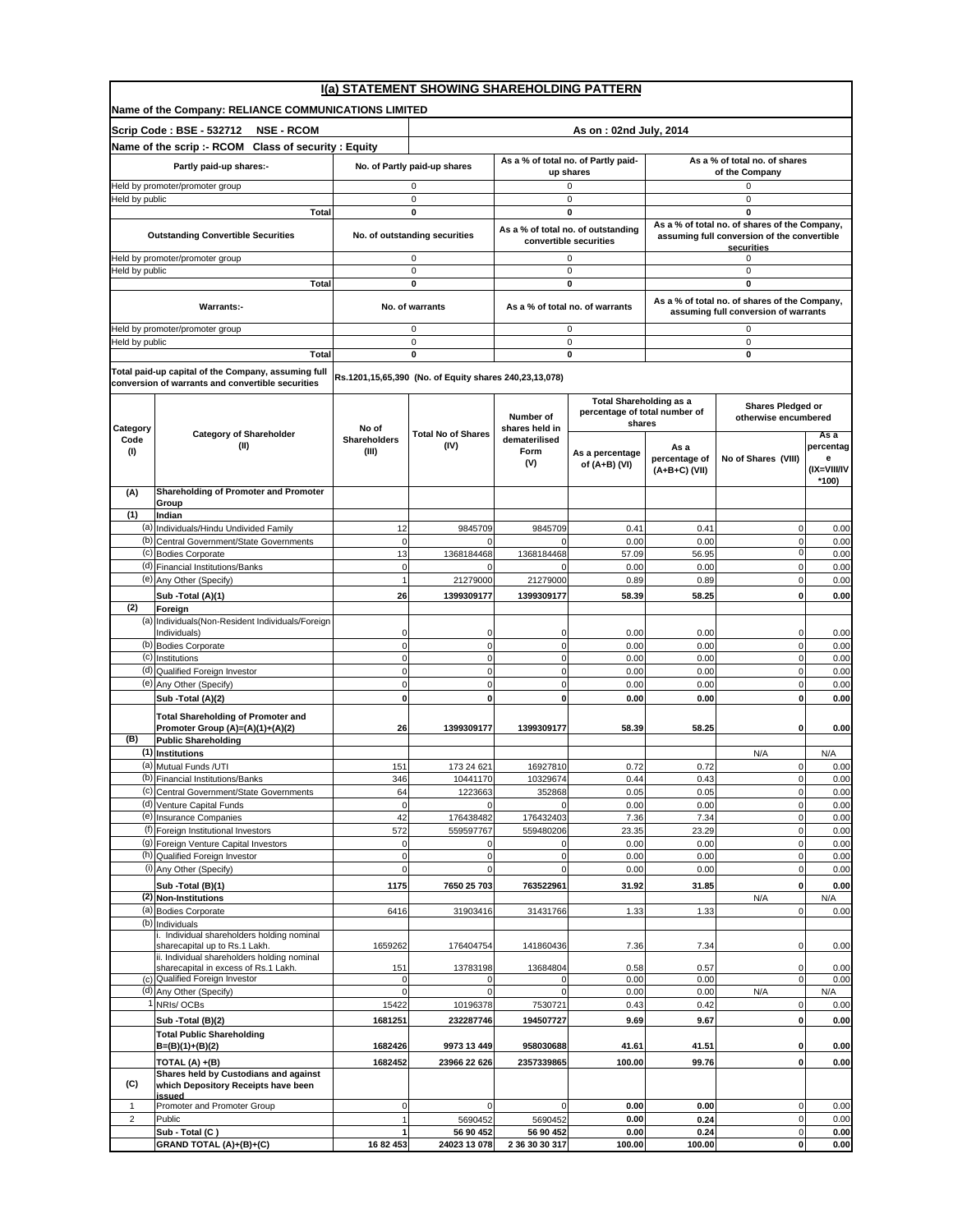## (SHAREHOLDING PATTERN- 02.07.2014)

#### **I(b) Statement showing holding of securities (including shares, warrants, convertible securities) of persons belonging to the category "Promoter and Promoter Group"**

|              |                                                                                | Details of shares held      |                                                |                          | Encumbered shares (*)    |                                                                                                            |                          | <b>Details of warrants</b>                                                       |                                                    | Details of convertible                                                              | <b>Total shares (including</b>                                                                                                          |
|--------------|--------------------------------------------------------------------------------|-----------------------------|------------------------------------------------|--------------------------|--------------------------|------------------------------------------------------------------------------------------------------------|--------------------------|----------------------------------------------------------------------------------|----------------------------------------------------|-------------------------------------------------------------------------------------|-----------------------------------------------------------------------------------------------------------------------------------------|
| Sr No<br>(1) | Name of the shareholder<br>(II)                                                | No. of Shares held<br>(III) | As a % of grand<br>Total $(A)+(B)+(C)$<br>(IV) | No.<br>(V)               |                          | As a % of grand<br>As a percentage total (A)+(B)+(C) of<br>(VI)=(V)/(III)*100   sub-clause (I)(a)<br>(VII) | Number of<br>(VIII)      | As a % total<br>number of<br>warrants held warrants of the<br>same class<br>(IX) | Number of<br>convertible<br>securities held<br>(X) | As a % total<br>number of<br>convertible<br>securities of the<br>same class<br>(XI) | underlying shares assuming<br>full conversion of warrants<br>and convertible securities)<br>as a % of diluted share<br>capital<br>(XII) |
|              | AAA Communication Private Limited                                              | 72 31 10 172                | 30.10                                          | ۰.                       | $\overline{\phantom{a}}$ | 0.00                                                                                                       | $\overline{\phantom{a}}$ | 0.00                                                                             | $\overline{\phantom{a}}$                           | 0.00                                                                                | 30.10                                                                                                                                   |
|              | 2 AAA Industries Private Limited                                               | 30 00 00 000                | 12.49                                          | $\overline{\phantom{a}}$ | $\overline{\phantom{a}}$ | 0.00                                                                                                       | $\overline{\phantom{a}}$ | 0.00                                                                             | $\overline{\phantom{a}}$                           | 0.00                                                                                | 12.49                                                                                                                                   |
|              | 3 ADA Enterprises and Ventures Private Limited                                 | 30 00 00 000                | 12.49                                          | $\overline{\phantom{a}}$ | $\overline{\phantom{a}}$ | 0.00                                                                                                       | $\overline{\phantom{a}}$ | 0.00                                                                             | $\overline{\phantom{a}}$                           | 0.00                                                                                | 12.49                                                                                                                                   |
|              | 4 Shri Jai Anmol A. Ambani                                                     | 16 69 759                   | 0.07                                           | $\overline{\phantom{a}}$ | $\overline{\phantom{a}}$ | 0.00                                                                                                       | $\overline{\phantom{a}}$ | 0.00                                                                             | $\overline{\phantom{a}}$                           | 0.00                                                                                | 0.07                                                                                                                                    |
|              | 5 Shri Jai Anshul A. Ambani                                                    | 100                         | 0.00                                           | $\overline{\phantom{a}}$ | $\overline{\phantom{a}}$ | 0.00                                                                                                       | $\sim$                   | 0.00                                                                             | $\overline{\phantom{a}}$                           | 0.00                                                                                | 0.00                                                                                                                                    |
|              | Reliance ADA Group Trustees Private Limited -<br>6 Trustees of RCOM ESOS Trust | 2 12 79 000                 | 0.89                                           |                          | $\overline{\phantom{a}}$ | 0.00                                                                                                       |                          | 0.00                                                                             | $\overline{\phantom{a}}$                           | 0.00                                                                                | 0.89                                                                                                                                    |
|              | Reliance Capital Limited                                                       | 2 96 95 295                 | 1.24                                           | $\overline{\phantom{a}}$ | $\sim$                   | 0.00                                                                                                       | $\overline{\phantom{0}}$ | 0.00                                                                             | $\overline{\phantom{a}}$                           | 0.00                                                                                | 1.24                                                                                                                                    |
|              | 8 Shreeji Comtrade LLP                                                         | 15 00 000                   | 0.06                                           |                          | $\overline{\phantom{a}}$ | 0.00                                                                                                       | $\overline{\phantom{a}}$ | 0.00                                                                             | $\overline{\phantom{a}}$                           | 0.00                                                                                | 0.06                                                                                                                                    |
|              | 9 Shrikrishna Tradecom LLP                                                     | 15 00 000                   | 0.06                                           | $\overline{\phantom{a}}$ | $\overline{\phantom{a}}$ | 0.00                                                                                                       | $\overline{\phantom{a}}$ | 0.00                                                                             | $\overline{\phantom{a}}$                           | 0.00                                                                                | 0.06                                                                                                                                    |
|              | 10 Reliance Innoventures Private Limited                                       | 1 23 79 001                 | 0.52                                           | $\sim$                   | $\overline{\phantom{a}}$ | 0.00                                                                                                       | $\overline{\phantom{a}}$ | 0.00                                                                             | $\overline{\phantom{a}}$                           | 0.00                                                                                | 0.52                                                                                                                                    |
|              | 1 Shri Anil D. Ambani                                                          | 18 59 171                   | 0.08                                           | $\overline{\phantom{a}}$ | $\overline{\phantom{a}}$ | 0.00                                                                                                       | $\overline{\phantom{a}}$ | 0.00                                                                             | $\overline{\phantom{a}}$                           | 0.00                                                                                | 0.08                                                                                                                                    |
|              | 12 Smt. Kokila D. Ambani                                                       | 46 65 847                   | 0.19                                           | $\overline{\phantom{a}}$ | $\overline{\phantom{a}}$ | 0.00                                                                                                       | $\overline{\phantom{a}}$ | 0.00                                                                             | $\overline{\phantom{a}}$                           | 0.00                                                                                | 0.19                                                                                                                                    |
|              | 13 Smt. Tina A. Ambani                                                         | 16 50 832                   | 0.07                                           |                          | $\overline{\phantom{a}}$ | 0.00                                                                                                       | $\sim$                   | 0.00                                                                             | $\overline{\phantom{a}}$                           | 0.00                                                                                | 0.07                                                                                                                                    |
|              | <b>TOTAL</b>                                                                   | 39 93 09 177                | 58.25                                          |                          | 0.00                     | 0.00                                                                                                       |                          | 0.00                                                                             |                                                    | 0.00                                                                                | 58.25                                                                                                                                   |

(\*) The term "encumbrance" has the same meaning as assigned to it in regulatiion 28(3) of the SAST Regulations, 2011.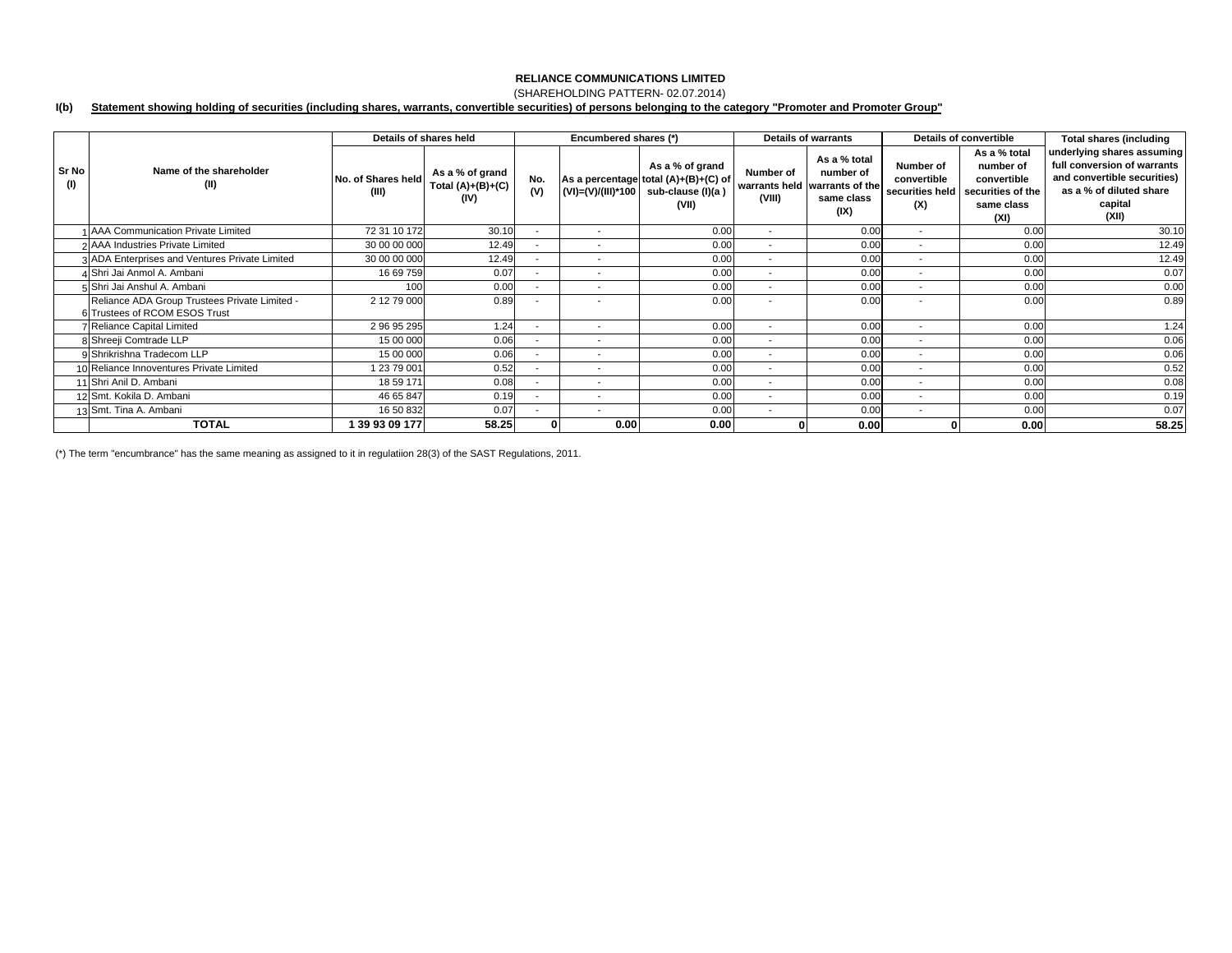(SHAREHOLDING PATTERN - 02.07.2014)

### **I(c)(i) Statement showing holding of securities (including shares, warrants, convertible securities) of persons belonging to the category "Public" and holding more than 1% of the total number of**

| ar<br>П | ۰ |
|---------|---|
|         |   |

|       |                                                  |                      | Shares as a percentage of                                                                                     |                            | <b>Details of Warrants</b>                                 |                                             | <b>Details of Convertible securities</b>                                | Total shares (including                                                                                                     |
|-------|--------------------------------------------------|----------------------|---------------------------------------------------------------------------------------------------------------|----------------------------|------------------------------------------------------------|---------------------------------------------|-------------------------------------------------------------------------|-----------------------------------------------------------------------------------------------------------------------------|
| Sr No | Name of the shareholder                          | No of shares<br>held | total number of<br>shares{i.e.,Grand Total<br>$(A)+(B)+(C)$ indicated in<br>statement at para(I)(a)<br>above} | Number of<br>warrants held | As a % of total<br>number of warrants<br>of the same class | Number of<br>convertible<br>securities held | % w.r.t. total number of<br>convertible securities of<br>the same class | underlying shares assuming full<br>conversion of warrants and<br>convertible securities) as a % of<br>diluted share capital |
|       | Life Insurance Corporation of India              | 164690275            | 6.86                                                                                                          | $\overline{\phantom{a}}$   |                                                            |                                             |                                                                         | 6.86                                                                                                                        |
|       | 2 Europacific Growth Fund                        | 91597000             | 3.81                                                                                                          |                            |                                                            |                                             |                                                                         | 3.81                                                                                                                        |
|       | 3 New World Fund Inc                             | 66451096             | 2.77                                                                                                          |                            |                                                            |                                             |                                                                         | 2.77                                                                                                                        |
|       | 4 Clsa (Mauritius) Limited                       | 42285000             | 1.76                                                                                                          |                            |                                                            |                                             |                                                                         | 1.76                                                                                                                        |
|       | 5 Copthall Mauritius Investment Limited          | 26371891             | l.10                                                                                                          |                            |                                                            |                                             |                                                                         | 1.10                                                                                                                        |
|       | 6 Ontario Teachers Pension Plan Board Np3A-All   | 25000000             | 1.04                                                                                                          | $\overline{\phantom{a}}$   |                                                            |                                             |                                                                         | 1.04                                                                                                                        |
|       | 7 American Funds Insurance Series New World Fund | 24057631             | 1.00                                                                                                          | $\sim$                     |                                                            | $\overline{\phantom{a}}$                    |                                                                         | 1.00                                                                                                                        |
|       | <b>TOTAL</b>                                     | 440452893            | 18.33                                                                                                         |                            |                                                            |                                             |                                                                         | 18.33                                                                                                                       |

## **I(c)(ii) Statement showing holding of securities (including shares, warrants, convertible securities) of persons (together with PAC) belonging to the category "Public" and holding more than 5% of the total number of shares of the company**

|       | Name(s) of the shareholder(s) and the Persons<br>Acting in Concert (PAC) with them | No of shares | Shares as a percentage of                                                                           | <b>Details of Warrants</b> |                                         | Details of Convertible securities |                                                                         | Total shares (including                                                                  |
|-------|------------------------------------------------------------------------------------|--------------|-----------------------------------------------------------------------------------------------------|----------------------------|-----------------------------------------|-----------------------------------|-------------------------------------------------------------------------|------------------------------------------------------------------------------------------|
| Sr No |                                                                                    |              | total number of<br>shares{i.e.,Grand Total<br>$(A)+(B)+(C)$ indicated in<br>statement at para(I)(a) | Number of<br>warrants      | As a % of total                         | Number of                         | % w.r.t. total number of<br>convertible securities of<br>the same class | underlying shares assuming full                                                          |
|       |                                                                                    |              |                                                                                                     |                            | number of warrants<br>of the same class | convertible<br>securities held    |                                                                         | conversion of warrants and<br>convertible securities) as a % of<br>diluted share capital |
|       | 1 Life Insurance Corporation Of India                                              | 164690275    | 6.86                                                                                                |                            |                                         |                                   |                                                                         | 6.86                                                                                     |
|       | <b>TOTAL</b>                                                                       | 164690275    | 6.86                                                                                                |                            |                                         |                                   |                                                                         | 6.86                                                                                     |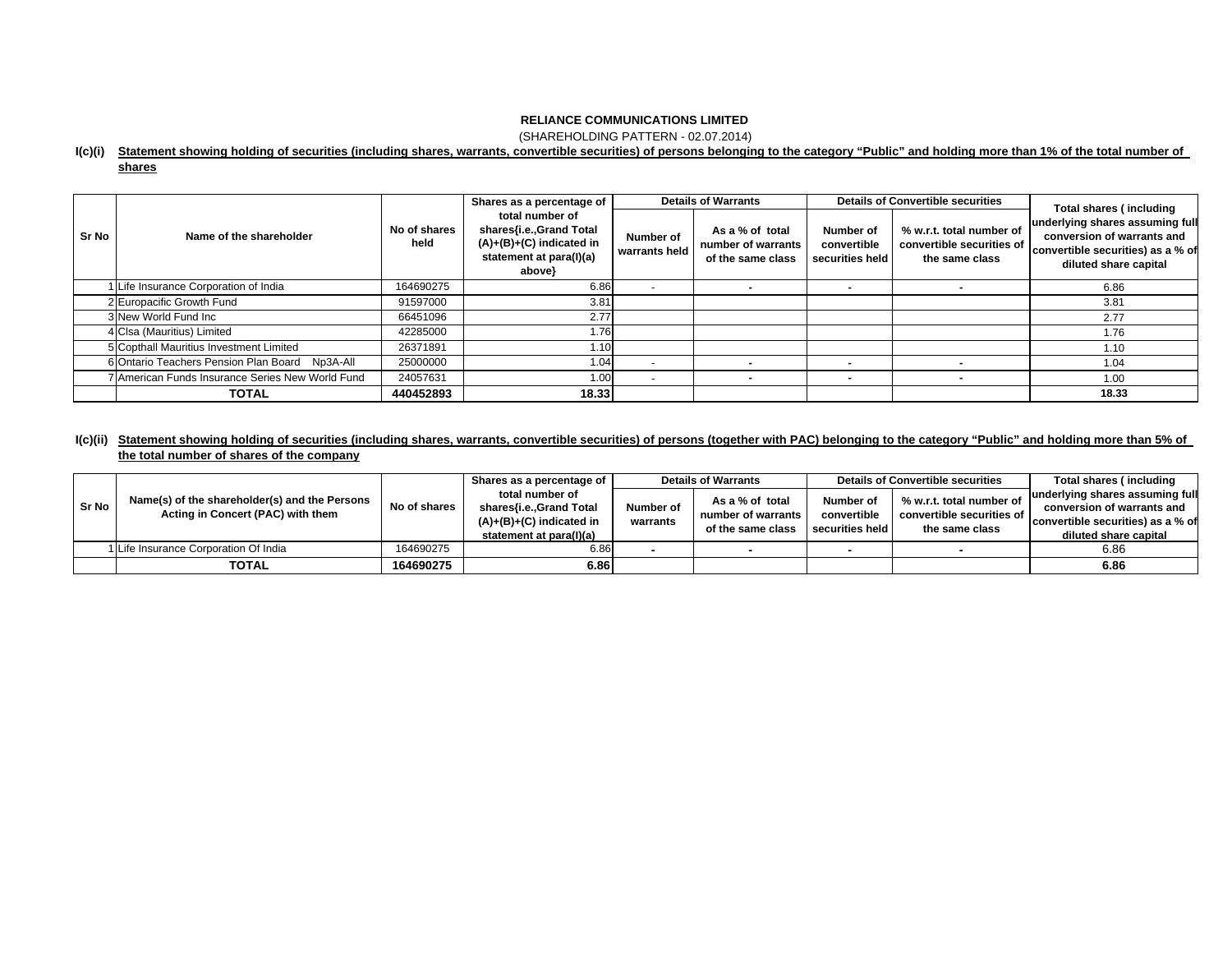(SHAREHOLDING PATTERN - 02.07.2014)

### **I(d) Statement showing details of locked -in shares**

| Sr No | Name of the shareholder | <b>Category of Shareholders</b><br>Promoter Group / Promoter   No of locked-in shares<br>/ Public |     | Locked-in shares as a percentage of<br>total number of shares{i.e.,Grand<br>Total $(A)+(B)+(C)$ indicated in<br>statement at para(I)(a) above} |
|-------|-------------------------|---------------------------------------------------------------------------------------------------|-----|------------------------------------------------------------------------------------------------------------------------------------------------|
|       | N/A                     | N/A                                                                                               | Nil |                                                                                                                                                |
|       | TOTAL                   |                                                                                                   |     | 0.00                                                                                                                                           |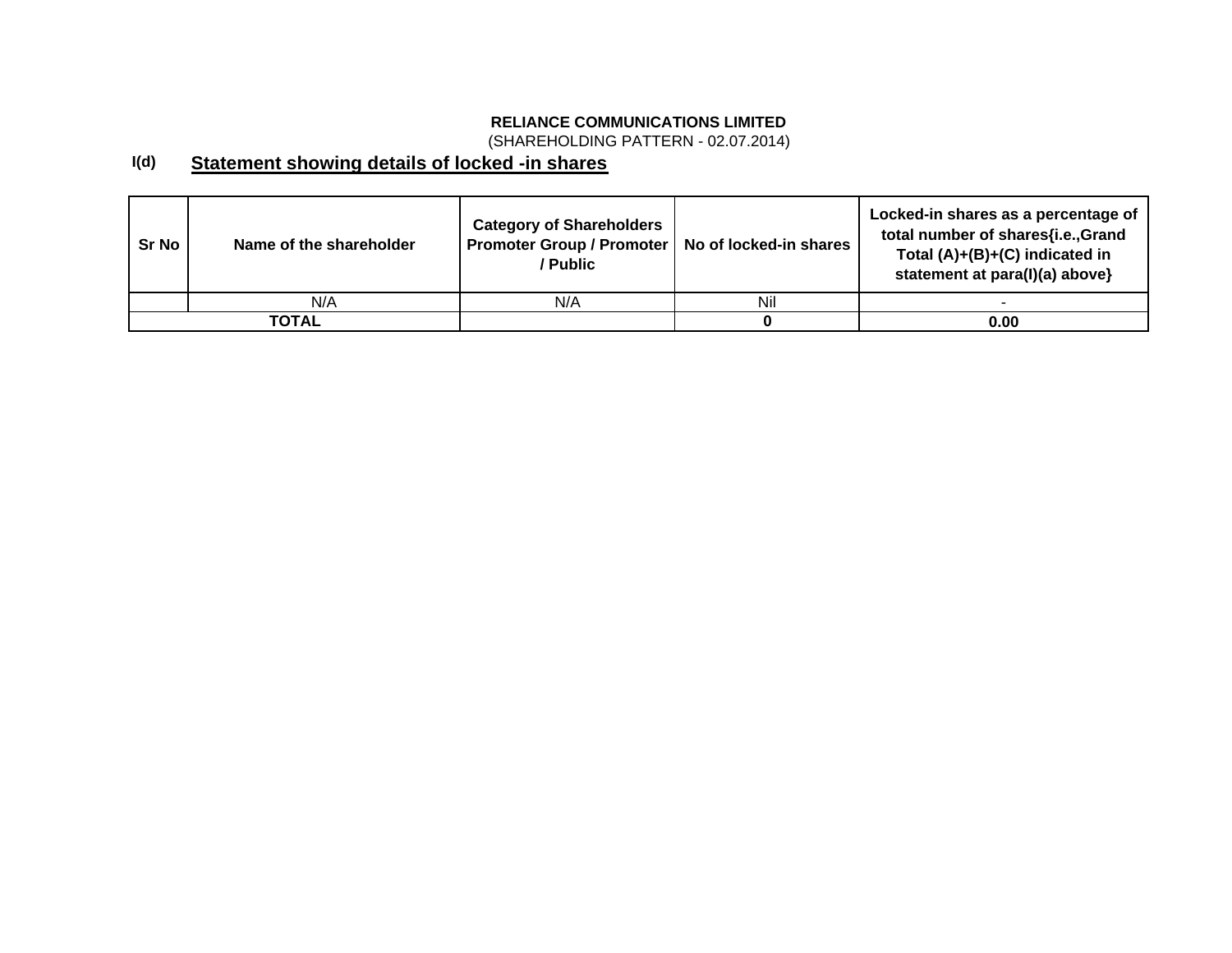(SHAREHOLDING PATTERN - 02.07.2014)

### **II(a) Statement showing details of Depository Receipts (DRs)**

| <b>Sr No</b> | <b>Type of outstanding DR</b><br>(ADRs,GDRs, SDRs.etc.) | Number of<br>outstanding DRs | No of shares underlying<br>outstanding DRs | <b>Shares underlying outstanding</b><br>DRs as a percentage of total<br>number of shares{i.e.,Grand<br>Total (A)+(B)+(C) indicated in<br>statement at para(I)(a) above} |
|--------------|---------------------------------------------------------|------------------------------|--------------------------------------------|-------------------------------------------------------------------------------------------------------------------------------------------------------------------------|
|              | <b>GDRs</b>                                             | 5690452                      | 5690452                                    | 0.24                                                                                                                                                                    |
|              | <b>TOTAL</b>                                            |                              | 5690452                                    | 0.24                                                                                                                                                                    |